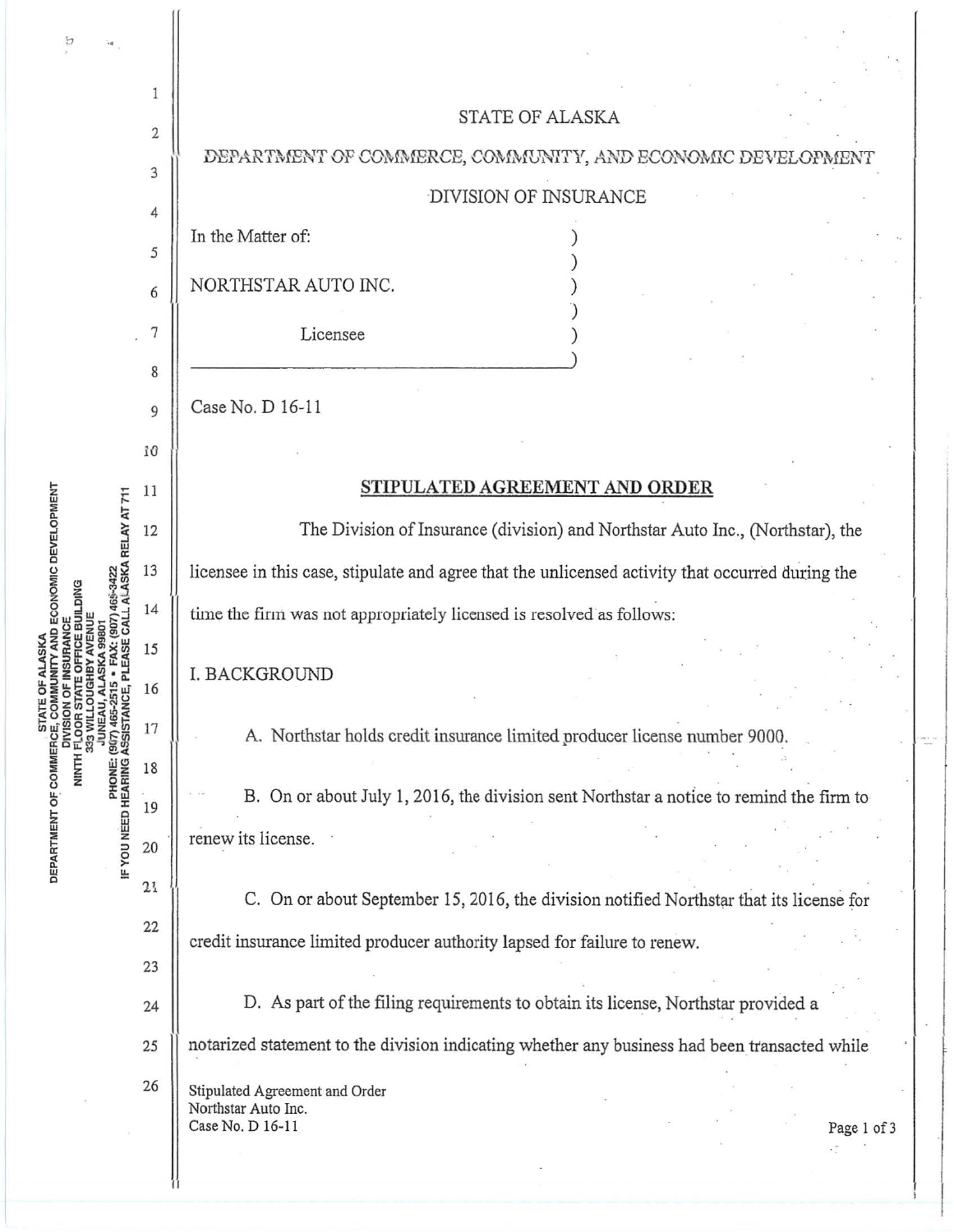Ú **DEPARTMENT OF COMMERCE, COMMUNITY AND ECONOMIC DEVELOPMENT**<br>DEPARTMENT OF COMMUNITY AND ECONOMIC DEVELOPMENT<br>NINTH FUNSION OF INSURANCE<br>NINTH 233 WILLOUGHBY AVENUE 11 + FAX: (907) 469-3422<br>PLEASE CALL ALASKA RELAY AT 711 12 13 14 JUNEAU, ALASKA 99801 15 PHONE: (907) 465-2515<br>IF YOU NEED HEARING ASSISTANCE, F 16 17 .18 19 20  $21$ 22 23 24 25 26

the firm was not appropriately licensed. This statement indicated that three policies were written between September 15, 2016 and October 2, 2016 with \$1,316.00 earned in compensation. These transactions subject Northstar to civil penalties under AS 21.27.440.

**II. TERMS OF AGREEMENT** 

 $\mathbf{1}$ 

 $\overline{c}$ 

3

4

5

6

 $\overline{7}$ 

8

 $\mathsf{Q}$ 

1. Northstar agrees to pay a civil penalty under AS 21.27.440 in the amount of \$712.00 for the unlicensed activity that occurred between September 15, 2016 and October 2, 2016, with \$212.00 suspended. The unsuspended penalty of \$500.00 is payable at the time Northstar is notified that the director has signed the order approving this agreement.

2. In the event Northstar violates Alaska insurance laws during the next two years, the suspended portion of the penalty referenced in paragraph one will be reinstated. Northstar also will be subject to any and all sanctions authorized by the msurance laws including imposition of additional penalties.

3. By signing this agreement, Northstar understands and agrees that any failure to comply with the conditions of this agreement will be grounds to revoke, suspend, or not renew Alaska credit insurance limited producer license number 9000.

4. Northstar understands that this agreement is not binding on the parties unless and ratih

Stipulated Agreement and Order Northstar Auto Inc. Case No. D 16-11

Page 2 of 3